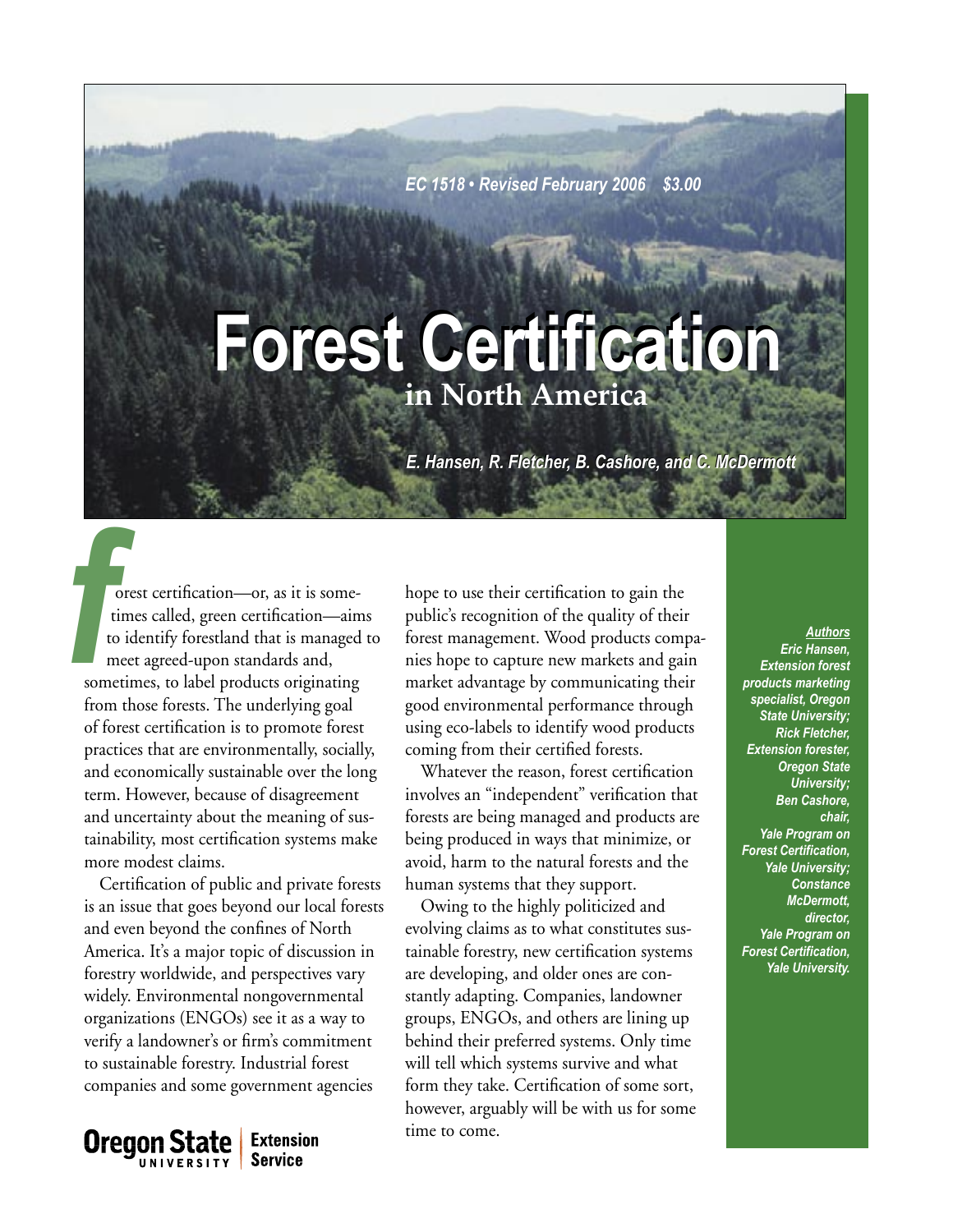## *Chain of custody Ability to track wood from the time it leaves the forest through the processing and marketing channels, in order to ensure that what is labeled as a certified product can be traced back to a certified source.*

# *Worldwide growth and evolution*

Though development of most current certification systems can be traced back to the early 1990s, the idea of certifying and publicly advertising a well-managed forest in the United States goes back to 1941 when the American Tree Farm System was created. Tree Farm, now sponsored by the American Forest Foundation (AFF), was created to draw public attention to active management and investments being made in private forests. The original American Tree Farm certification program was based on a set of forest management principles and required an on-the-ground inspection of forest practices every 5 years. While these elements of the original Tree Farm system are echoed in the forest certification systems of today, newer systems evolved in a very different way.

The creation of the Forest Stewardship Council (FSC) in 1993 marked a new, globalscale step in the development of current-day forest certification. The FSC, spearheaded by the Worldwide Fund for Nature (WWF) and supported by other ENGOs, social activists, and select retailers and producers, was established to prevent forest deterioration globally. Many of the FSC founders were focused primarily, though not exclusively, on rapid deforestation of tropical forests. The FSC hoped that it could help tropical timber producers avoid environmental boycotts and meet demand from importing countries for environmentally sensitive wood products from well-managed forests.

During the early 1990s, the U.S.-based American Forest & Paper Association (AF&PA), an industry trade group, responded to the creation of the FSC by initiating their own certification system to address public concerns about forest sustainability. Transforming the Sustainable Forestry Initiative (SFI), which was originally an industry self-regulation program, the AF&PA added an optional thirdparty auditing component, whose policies and procedures are now formally housed in a body outside the auspices of the industry association.

Similarly, Canadian forest industry companies asked the Canadian Standards Association (CSA) to develop a sustainable forest management program. A 32-member, multi-interest technical committee established and coordinated by the CSA completed the standard in

1996; it was updated in 2002. The SFI recognizes the CSA system as the functional equivalent of the SFI system.

Nonindustrial private forest owners in the United States have additional options, though most remain undecided or noncommittal. A few are opting for the FSC system. More are involved through Tree Farm, which like the SFI was reworked to more closely reflect a modern forest certification system. The National Forestry Association (NFA) has developed a system, called Green Tag, for woodland owners, but it currently has limited scope.

Forest owners in Europe have created yet another alternative to the FSC. Originally known as the Pan European Forest Certification scheme (PEFC), in 2003 it was renamed the Programme for the Endorsement of Forest Certification schemes. It is currently the largest in the world in terms of certified area. As of December 2005, it included nearly 450 million acres of certified forestland in 20 countries. In March 2005, PEFC officially endorsed the CSA system, thereby allowing CSA-certified operators to use the PEFC label. Similarly, in December 2005, SFI received PEFC endorsement.

Trends outside forestry also have encouraged the creation of certification systems. Large corporations' move to standardize management systems led to the adoption, in 1994, of the International Organization for Standardization (ISO) 14001 Environmental Management Standard. While not specific to forestry, forestry operations can, and sometimes do, use its environmental management system framework as a foundation upon which to implement a forest management standard. Currently, the U.S. Forest Service is developing a certification system for national forests in the United States that is based loosely on the ISO process but also is being assessed for its conformity to SFI and FSC certification systems.

There are many examples of country-based certification systems. For example, Finland was an early entrant into certification when it created its own system and was one of the first such systems to be recognized by PEFC. Indonesia, Brazil, Malaysia, and many other countries also have created their own countryspecific systems.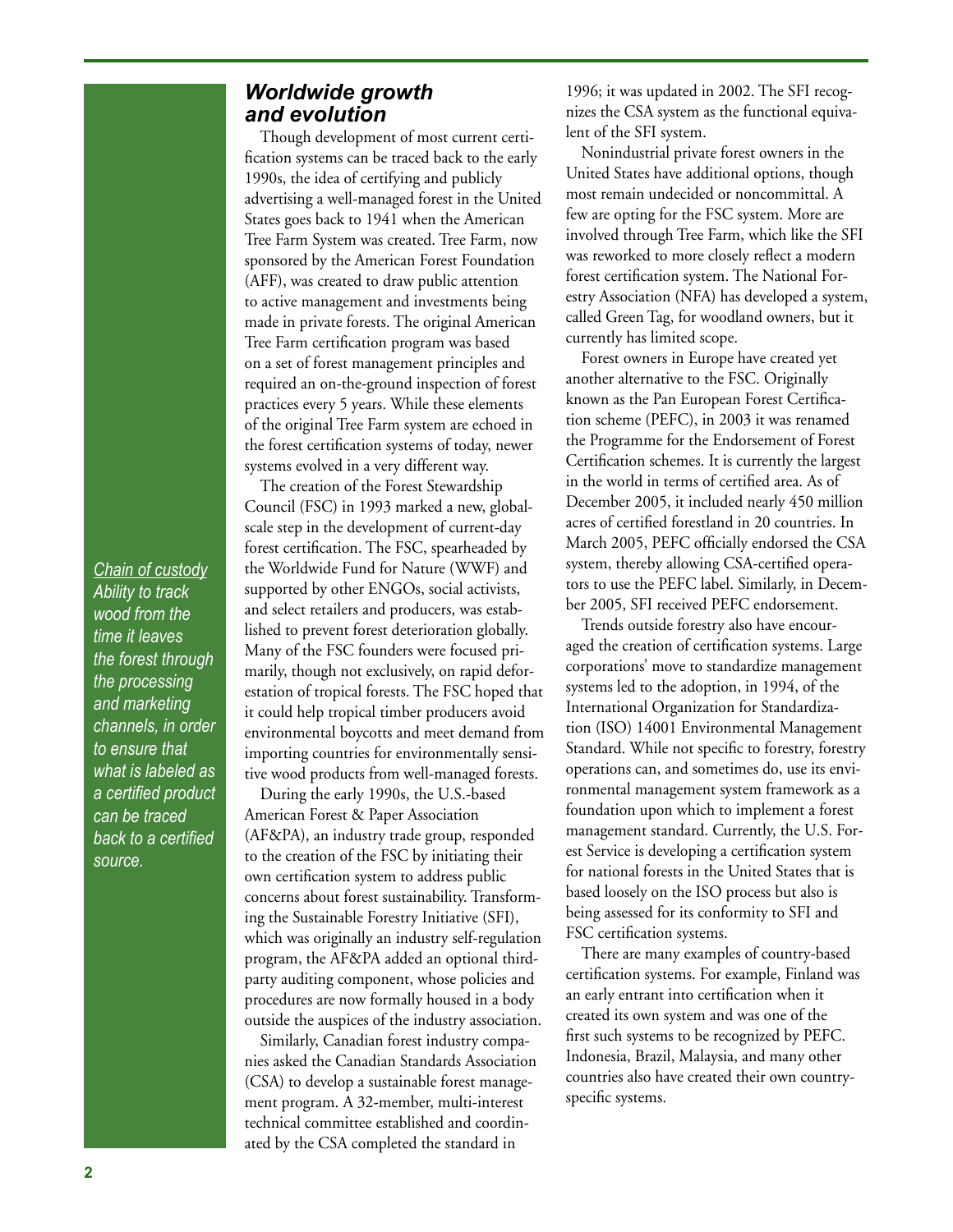# **wo approaches to certification**

*t*<br>affected Because the intent of certification is to verify good performance, a system's perceived objectivity and credibility are affected by who sets the performance standards and assessment procedures for the system. Under systems-based certification such as ISO 14001, the organization or individual seeking certification identifies its own environmental aspects and impacts, sets its own goals and targets, and devises an environmental management system to address them. This allows landowners to tailor the system to their own objectives and situation but does not demand that any particular performance level be attained.

Under performance-based systems, the certifying organization sets most or all performance criteria and oversees the assessment process to ensure conformance. The performance criteria specify certain actions or practices that are acceptable or unacceptable. For example, the use of herbicides or the size of clearcuts may be limited. In the case of the SFI and Tree Farm systems, many performance criteria point to a process that must be in place rather than a specific practice that must be evaluated.

Performance-based systems vary considerably in the degree of performance specified and in the types of criteria. Tree Farm, for example, has nine broad-based "standards," 14 performance

measures, and 23 specific practice or process indicators. FSC and SFI require verified conformance with 50 or more specific practice or process indicators. System specifications for process or practice conformance can result in very different "onthe-ground" requirements. For example, many performance requirements often require initiating policies or processes but give limited direction about what onthe-ground practice might look like, leaving this up to the judgment of the assessment team.

Many people familiar with certification systems view FSC as designed and supported by several major international ENGOs. Tree Farm, PEFC, and SFI are considered more aligned with landowners and the forest industry. ISO and CSA are perceived to be somewhat different since they originated from within standards organizations. Standards organizations are designed to support industry and trade, and as a result these systems have been critized by ENGOs.

# *How credible is your claim? Developing an independent standard*

In a world filled with advertising claims, the assumption is that standards set internally are not as credible as ones set independently. Independence can be demonstrated by standards development and by the mechanism for assessing conformance with the standard. Certification systems attempt to gain credibility by independently setting standards and by being transparent to public view. Third-party assessment—i.e., independently verified performance—has become the standard approach for most certification systems.

Each system tends to take on the flavor of its primary constituents. The FSC is a "tripartite" form of governance in which environmental, social, and economic actors work together. The

*Eco-label Proprietary symbol used to identify a product that has been produced according to a given environmental standard.*

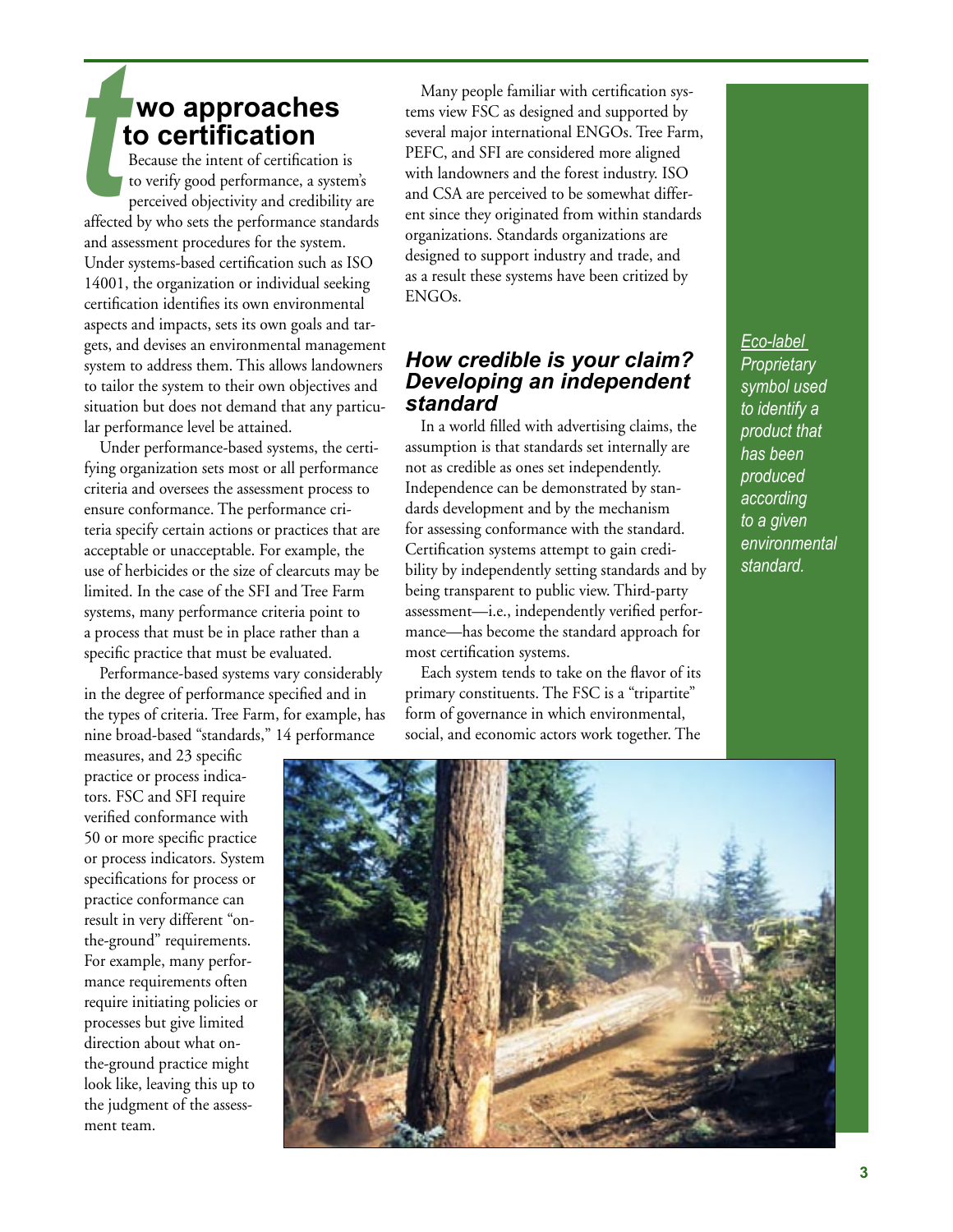*Certification system A system of standards and third-party verification used to identify a well-managed forest.*

aim of this structure is to ensure that no one group can dominate policy making.

The SFI's standards are developed by the Sustainable Forestry Board, of which onethird are AF&PA members and two-thirds are nonmembers. Changes in the SFI Standard are the result of broad consultation and are widely circulated for public input. FSC selects regional committees which devise its specific indicators, then seek input from many outside stakeholders including environmentalists, landowners, industry, civic groups, state and federal agencies, and interested individuals. To be approved for use, the standard must be reviewed and adopted by the international FSC organization. ISO also has a public input process for standards development. CSA includes an extensive public review process for standards development and for review of certifications. Tree Farm standards are set internally by committees empowered by the certifying organization, with review by outside stakeholders.

A number of studies have examined the differences between SFI and FSC standards. These studies generally have found many similarities, some important differences, and, interestingly, that competition among systems over time has made them more similar.

An Oregon State University study, released in December 2001, compared the SFI and FSC systems with Oregon's extensive legal forestry practices code. FSC had extensive requirements regarding management plans, social criteria, and restoring natural systems, while SFI included more significant detail about training, visual management, and communication. For the timber-rich Pacific Coast region, FSC rules were much more prescriptive than SFI on issues such as use of chemicals, clearcutting, and maintenance of old forest structure. A Yale University study also found a similar pattern, with FSC providing more prescriptive requirements than other systems when it came to riparian management practices.

The OSU study also pointed out that Oregon forestry laws exceeded either certification system for detail in a few areas. Because both systems require compliance with all laws, this extra detail will mean that landowners in states such as Oregon, Washington, and California will be held to more detailed criteria than certified landowners under the same system in states or countries with less specific laws, creating a bit of an unequal application of the certification standard. The concept of certification should be more attractive to landowners in areas with these stricter laws, however, because it may force competitors in other regions to certify also and thus incur some of the costs of environmental laws in more regulated areas.

### *How credible is your claim? Verification process oversight*

Verification (sometimes referred to as an assessment, inspection, or audit) is the comparison of a forestry operation to the certification system's standard. In the FSC system, certifiers accredited by the FSC conduct certification assessments. FSC plays the role of systemwide police by ensuring the consistent application of its system. In the Tree Farm system, the certifying organization directly oversees certification inspections. SFI, CSA, and ISO follow well-established procedures in determining who is qualified to do certification audits and in stipulating the independent auditing process.

#### **Certification process steps**

Exact steps to become certified differ by system, but the process generally has several stages:

- Preliminary discussions or preassessment
- Field verification report
- Certification declaration
- Follow-up audits

The more complex the system, the more time each step takes. A Tree Farm verification typically is done on small acreages (less than 500 acres), so it generally takes a day or less. An ISO, FSC, or SFI verification may span hundreds of thousands or even millions of acres and may take a week or more. Some certification systems also provide for chain-of-custody and eco-labeling of wood products as a part of the verification process.

The purpose of verification is to see whether the candidate's operation conforms to the certification standards. In an ISO verification, for example, auditors attempt to determine whether the organization is successfully implementing an environmental management system with self-set performance targets. FSC, SFI, CSA, and Tree Farm verifications measure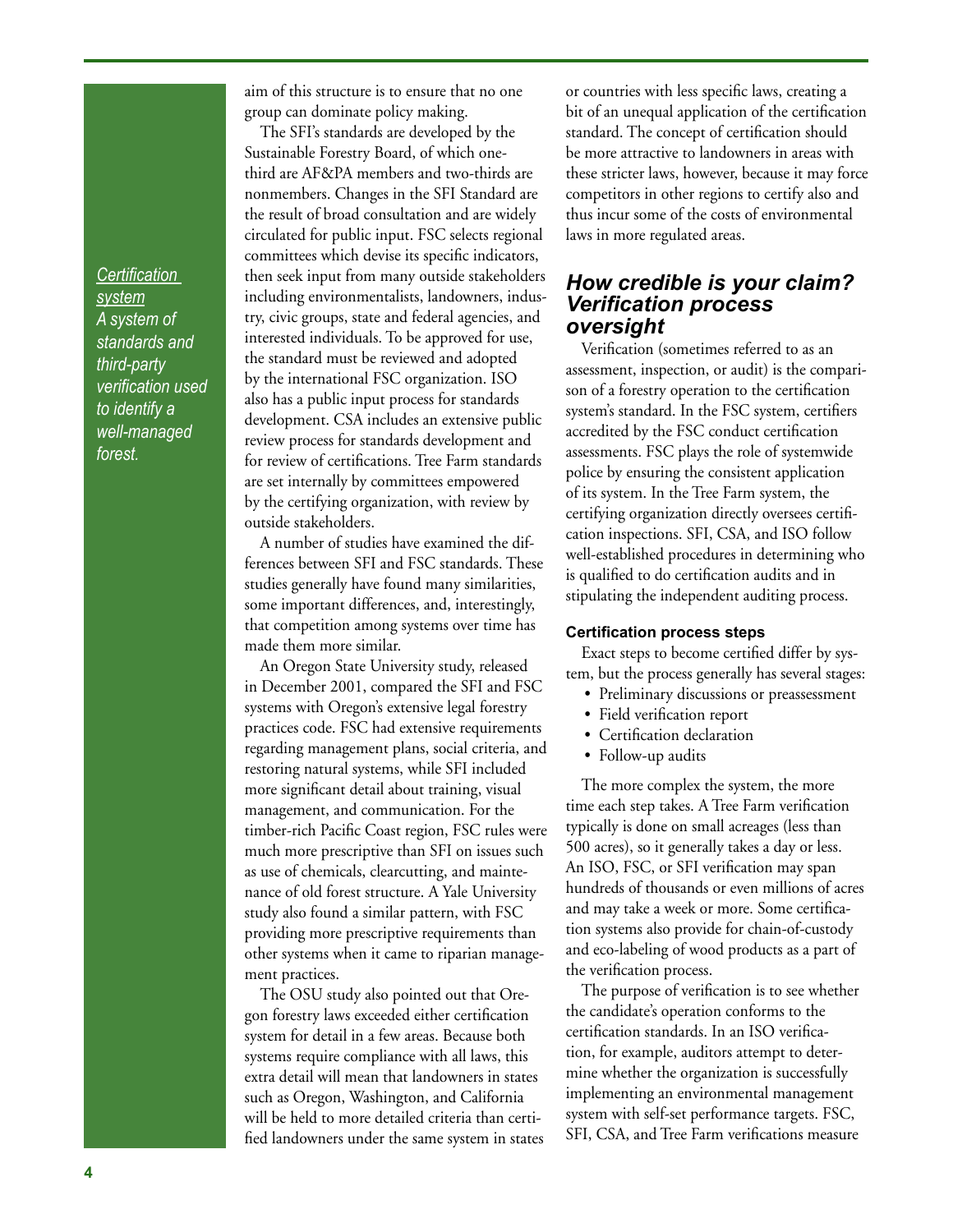

conformance to the various performance criteria specified by their system.

At first glance it may appear certification is a yes-or-no decision, but in practice it often involves significant discussion of facts and issues. Some major issues prevent certification from happening (thus constituting a fatal flaw), while minor issues result in changes that must be made during the certification period. For example, a certification may be awarded on the condition that the landowner adopts a new practice, such as designated skid trails during harvest operations. The idea is to identify where an operation may fall short of the standard and to ensure that steps are taken to gain conformance as a condition of gaining and holding certified status.

# **orest certification in perspective**

 Certification offers certain opportunities —and currently faces several limitations. A landowner looking at one or more systems should consider both sides of the equation.  $\frac{f}{f}$ <br> $\frac{f}{f}$ <br> $\frac{f}{f}$ <br> $\frac{f}{f}$ <br> $\frac{f}{f}$ <br> $\frac{f}{f}$ <br> $\frac{f}{f}$ <br> $\frac{f}{f}$ <br> $\frac{f}{f}$ <br> $\frac{f}{f}$ 

# *Opportunities*

**Image** Certification can serve to enhance how ENGOs and the public view a landowner's management activities or a company's business practices.

**Credibility** Certification can add credibility to environmental claims.

**Risk reduction** Related to image and credibility, certification can reduce risks of environmental noncompliance. This aspect is especially attractive to boards of directors, shareholders, regulators, analysts, bankers, etc.

**Premiums** Certified products at any stage of the value chain can potentially obtain price premiums from buyers. Anecdotal evidence suggests that when premiums *are* obtained, they typically are short lived.

**Market access** Certification can maintain or create access to markets that favor

certified products; for example, to LEEDstandard buildings (see page 9) and certain retailers. For forest landowners, it also can ensure market access to mills in their area that participate in a particular certification program.

**Market share** Related to market access, certification may help in gaining share in specific markets.

**Improved decision making and profitability** Some view the certification process as only a cost for the landowner, but there is evidence to the contrary. Inspections by outside parties provide a fresh perspective and can reveal opportunities for cost savings and needed organizational changes. In addition, the extra record keeping required for certification may provide managers with more and better information for decision making. One certified forest company has reported a \$1 million cost savings in its manufacturing processes because of new programs initiated through the certification process.

# *Limitations*

**Limited demand** At this point, the certifiedproducts market is a small, but growing, part of the overall wood products market.

**Chain of custody** To reap the returns of potential premiums or market access, chain of custody must be maintained from the forest to the customer. This can be challenging. Each system has developed rules to facilitate use of mixed raw-material sources as well as to avoid illegal or controversial sources.

*Verification (also called assessment, inspection, or audit) Comparison of the landowner's forest management practices, plans, and other documentation against a certification system's standards. A key quality of verification is its relative independence from the landowner. Verifications conducted by the landowner or by a customer or trade association generally are not recognized as true certification. True certification requires verification by an independent third party.*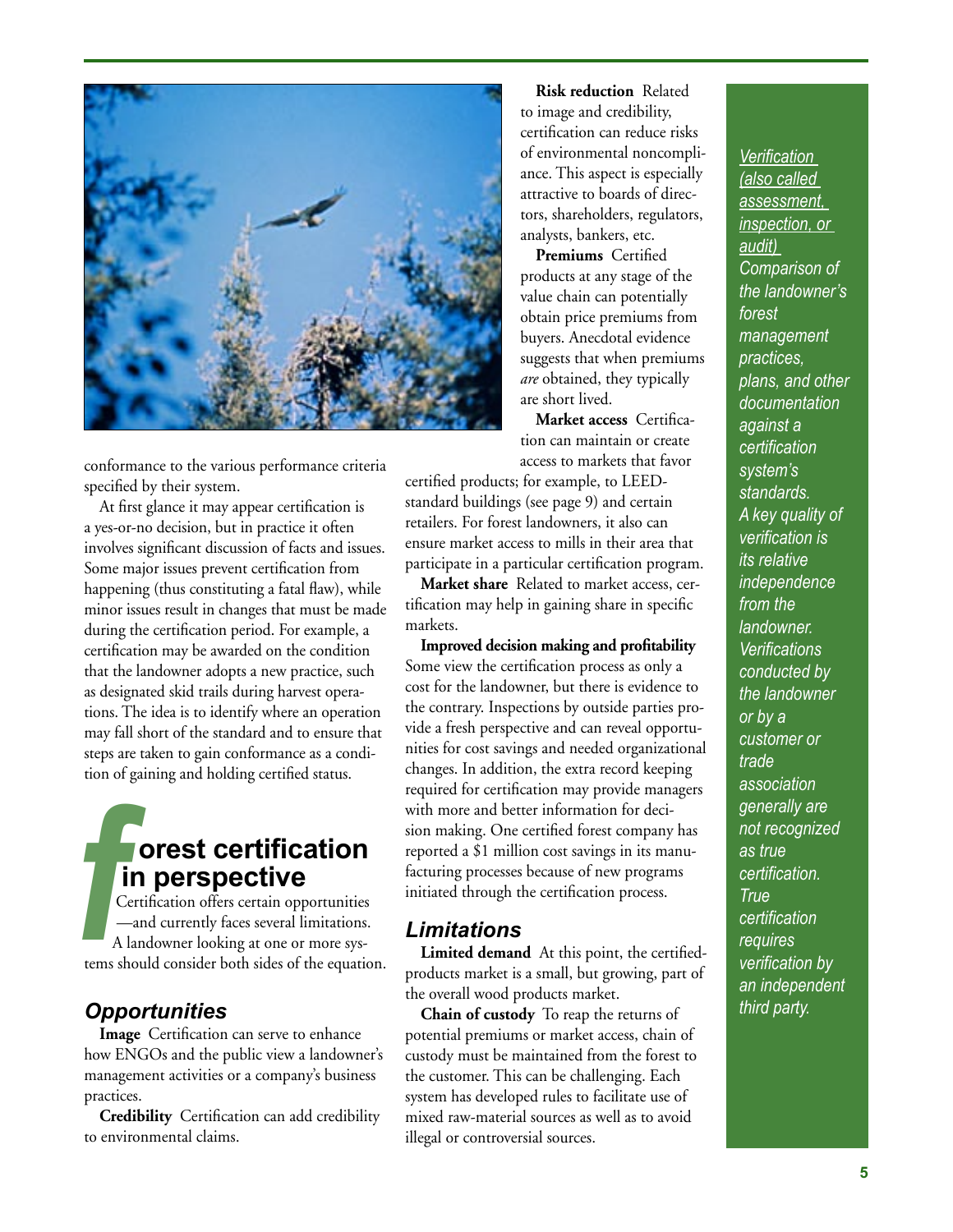**Changing standards** As certification systems evolve and change, the general pattern has been for more prescriptive standards, which reduce flexibility for auditors, forest managers, and landowners.

**Confusion** Various groups have a vested interest in the different certification systems. This creates both a political and competitive atmosphere among the systems and results in conflicts and claims among supporters of vari ous systems.

# *Costs*

Direct costs of certification vary widely. An FSC or SFI field assessment might cost less than 10¢ an acre for large landowners. The owner of a small parcel (10–40 acres) will find, however, that the minimum cost to certify his or her individual property under FSC might be well over \$5,000. Normally, these properties are certified under resource manager or group certifications (see below), and the cost to each landowner may be only a few hundred dol lars. Tree Farm inspections currently are free to the landowner. Overall, the more detailed the system, the more certification will cost; and the larger the land area, the lower the cost on a per-acre basis.

To make certification economically acces sible to the more than 9 million family forest owners in the United States, many certification systems allow for certification of a group of small owners. By grouping several small own -



ers together in one assessment, costs are greatly reduced and the procedure simplified. In the case of FSC, this commonly is done when a consulting forester goes through an assessment to become a certified resource manager. There are also examples of NGOs, co-ops, and landowner associations administer ing group FSC certifications. The assessment team inspects a sample of the lands under management by

the resource manager, much the same way that a sample of lands is inspected for large own ers during an assessment. Once certified status is granted, all qualified lands under manage ment by this consultant are certified, without having to do an audit of each one. For the Tree Farm program, group certification often comes through an established group such as a land owner association or an industrial landowner assistance program. PEFC uses an umbrella certification in which a standard is set for entire regions, and all land within that region can be considered certified if a sample is meeting the standard. Thus in some cases a landowner may be certified without requesting or even knowing about it. In addition to these group options, the FSC also has a special program for small private owners (SLIMF). Standards are appropriate for the small ownership scale, and certification is much cheaper than if small landowners had to meet the standard for large industrial owners.

For initial certifications, on-site inspection costs usually include time and travel expenses for one to three professionals for a 1- to 3-day field visit. Costs also include their time for preand postvisit activities such as reviewing plans, developing recommendations, and writing reports. The certification system might retain a portion of the fee to cover expenses such as maintaining records.

Indirect costs to establish and maintain certification can be very significant. They might include inventory or monitoring requirements and forestland set-asides for nontimber uses. Indirect costs easily can surpass direct costs of the initial verification.

Chain-of-custody certification for wood products processors and members of the distri bution channel can range from several hundred to several thousand dollars, depending on the operation's size and complexity.

# *U.S. certification in perspective*

Costs, credibility, and benefits of certification will be evaluated quite differently depending on the type of forestland ownership. The U.S. Forest Service is now, after a long moratorium, considering how it might approach certification of federal forestlands. Millions of acres of state, county, and municipal forests have been certi fied under different systems. Public land man agers are less interested in market opportunities associated with certification. Instead, they value the outside verification of their land manage ment practices, which can buffer criticism from a divided public.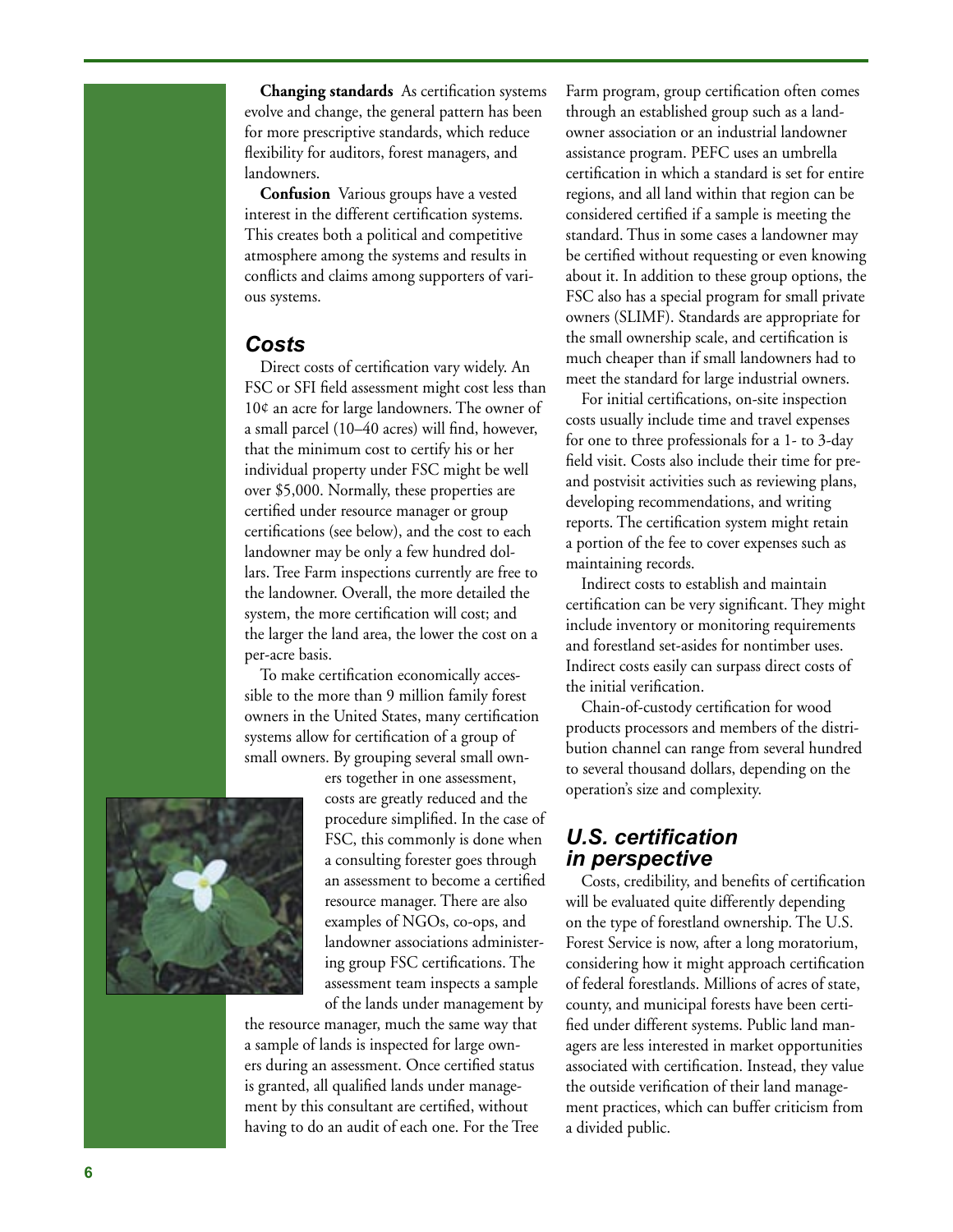Table 1. Major third-party forest and wood product certification systems<br>of interest to North American forest owners **Table 1. Major third-party forest and wood product certification systems of interest to North American forest owners**

| General Features                                                      | American Tree Farm<br>System (ATFS) | Forest Stewardship<br>Council (FSC)                    | Sustainable Forestry<br>Initiative (SFI)                                                         | Canadian Standards<br>Association (CSA)                                                    | for Standardization<br>Organization<br>International<br>(ISO 14001) | of Forest Certification<br>for the Endorsement<br>schemes (PEFC)<br>Programme                   |
|-----------------------------------------------------------------------|-------------------------------------|--------------------------------------------------------|--------------------------------------------------------------------------------------------------|--------------------------------------------------------------------------------------------|---------------------------------------------------------------------|-------------------------------------------------------------------------------------------------|
| Sponsor                                                               | American Forest<br>Foundation       | Forest Stewardship<br>Council                          | current - Sustainable<br>Original - American<br>Forest & Paper<br>Forestry Board<br>Association; | Canadian Standards<br>Association                                                          | Organization for<br>Standardization<br>International                | nongovernmental<br>Independent,<br>organization<br>nonprofit,                                   |
| Primary scope                                                         | USA                                 | Idwide<br>yorl                                         | USA and Canada                                                                                   | Canada                                                                                     | Worldwide                                                           | Worldwide                                                                                       |
| standard established<br>Year forestry                                 | 1941                                | 993                                                    | 1995                                                                                             | 1996                                                                                       | 1994 (not forestry<br>specific)                                     | 1999                                                                                            |
| Standard development                                                  | Internal                            | of stakeholders with<br>Committees<br>ic input<br>jqno | Sustainable Forestry<br>Board with public<br>input                                               | Committee including<br>CSA multi-interest<br>broad stakeholder<br>involvement<br>Technical | Internal                                                            | countries and regions<br>organizations within<br>that seek PEFC<br>endorsement<br>Certification |
| Eco-label                                                             | ş                                   | es<br>                                                 | Yes                                                                                              | Yes                                                                                        | $\frac{1}{2}$                                                       | Yes                                                                                             |
| Chain of custody                                                      | ş                                   | Yes                                                    | Yes                                                                                              | Yes                                                                                        | ş                                                                   | Yes                                                                                             |
| certified acres (millions)<br>as of December 2005<br>Total systemwide | 35                                  | $\frac{8}{3}$                                          | 130                                                                                              | 171                                                                                        | ≨                                                                   | 444 in 20 countries                                                                             |
| Websites                                                              | affoundation.org/<br>http://www.    | iscus.org<br>www.fsc.org<br>www.f                      | www.aboutsfi.org                                                                                 | international.org<br>http://www.csa-                                                       | www.iso.org                                                         | http://www.pefc.org/                                                                            |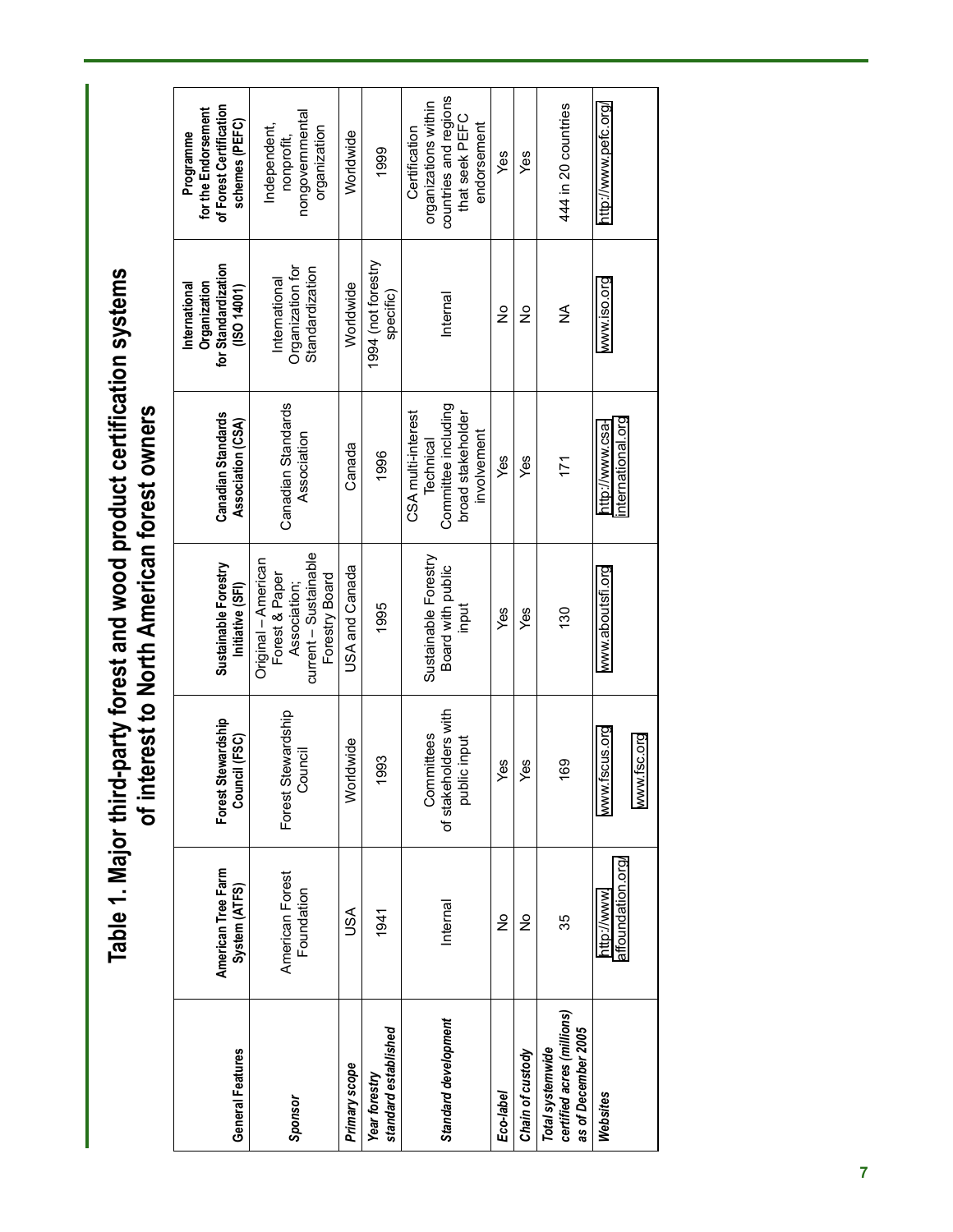

Industrial forest products firms, Timber Investment Management Organizations (TIMOs), and Real Estate Investment Trusts (REITs) may seek a variety of benefits from certification but mainly wish to avoid environ mental controversy about how they grow and manage forests. Firms are also under immense pressure from stockholders to make an adequate return on investment. If certification can enhance or protect the bottom line—through new niche markets, price premiums, greater market share, or improved public image industrial owners will seek green certification under the system that best meets their internal needs and their customers' requirements.

Private individuals and families who own relatively small forest parcels are, collectively, the major source of wood for forest products in the United States. Unlike industrial owners, more than 80 percent of individual and family forest owners are not motivated to produce only timber. Instead, they manage for a variety of nontimber benefits. They do sell timber occa sionally, but without log markets' clear demands for certification they find it difficult to justify much investment in certification. In addition, the relatively small size and limited growingstock value of most small private forests may make the cost of certification prohibitive in view of potential gains. Although certification systems are addressing this via group certification (FSC & Tree Farm), umbrella certification (PEFC), and having work done by a certified logger (SFI), to date individual small owners are not flocking to sign up for these

programs, and it is unlikely they will do so in the near future. Clearly this remains a major challenge for certification in the United States.

# **ertification in the near future**

## *Systems*

Today it seems that organizations and geo graphic areas are entrenched in their divergent positions and are set on creating and promoting their own certification systems. But four impor tant forces are at work that effectively change systems over time: proliferation, competition, evolution, and convergence (harmonization).

**Proliferation** Although most in the market place would prefer to have a single certification system and label to avoid confusing consumers, new systems continue to emerge from all over the world (e.g., Japan recently created its own system). The tremendous diversity of forest con ditions and markets makes it difficult to design one system that fits well everywhere. As the market for certified products continues to develop, various groups will design new certi fication systems either to capitalize on market demand or to avoid being left out of the mar ketplace. In the short term, there will likely be more systems before the weaker ones fall aside. me mear future. Clearly this remains a major<br>challenge for certification in the United States<br>rolay it seems that organizations and geographic areas are entrenched in their divergent<br>positions and a great on creating and p

**Competition** Competition is strong between FSC and other systems. FSC and SFI con tinue to compete actively for the U.S. market, while the FSC and PEFC compete strongly in Europe. Each system continues to adjust itself to remain competitive. PEFC recently began to expand internationally and, as of 2005, had 22 member countries (including the United States and Canada), most of which have an approved national standard. PEFC uses its "umbrella" certification process to bring together various nationally developed systems under the approved PEFC standard.

**Evolution** Competition and the need to develop the marketplace clearly have resulted in an evolution of systems over time. At first, FSC did not allow its eco-label to be used on products such as particleboard or furniture that contained both certified and noncertified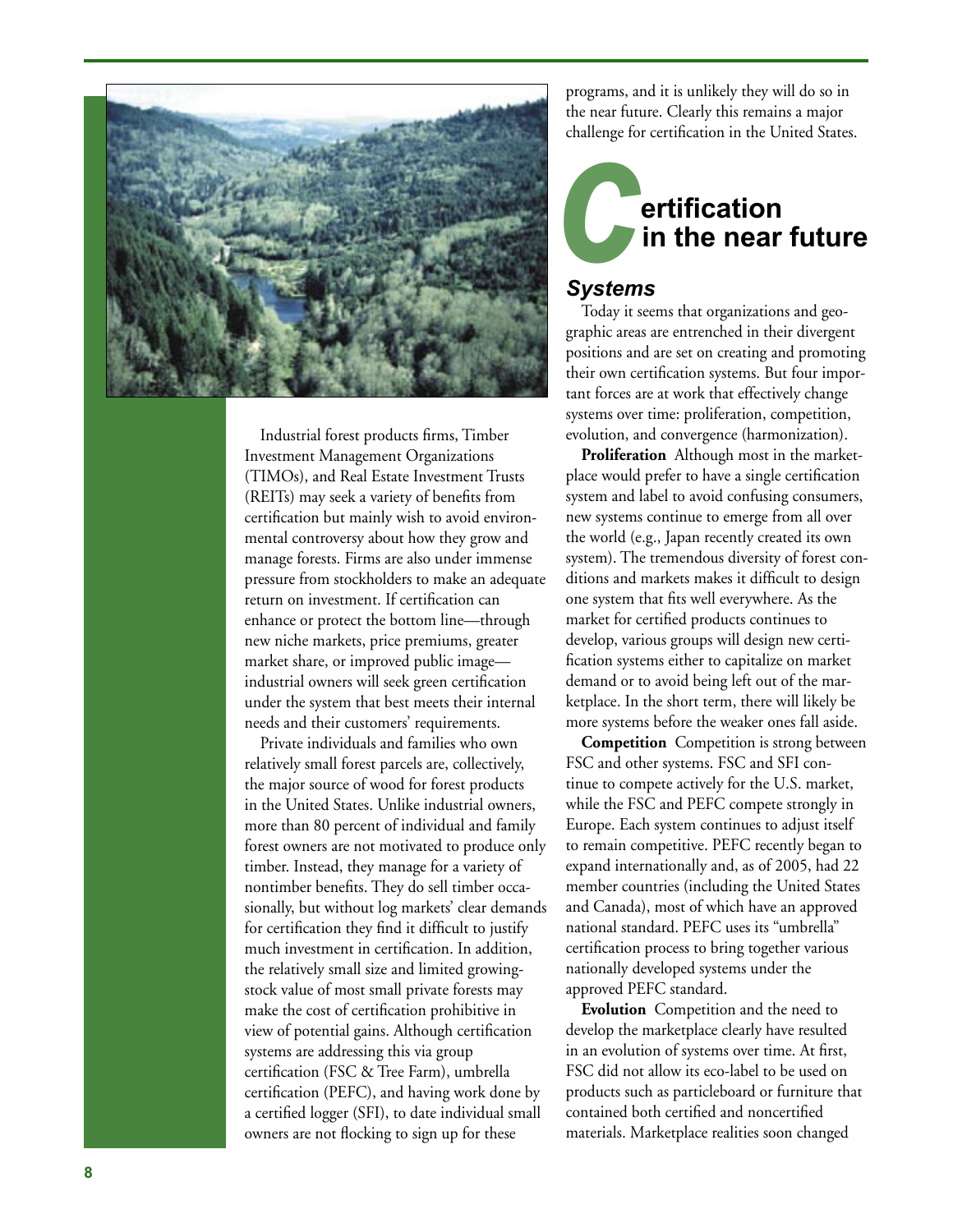this, and FSC developed a policy to allow percentage-based claims. Similarly, SFI origi nally did not include a third-party verification option. However, as time passed, some mem bers needed that option to validate their perfor mance claims more objectively. Companies now can choose to have their lands independently verified for conformity with the SFI system.

Tree Farm recently adopted mandatory performance measures and now requires a written management plan for new and continuing membership. In addition, Tree Farm inspec tors now must complete a formal-assessment training course before they are allowed to do inspections. In addition, Tree Farm has begun to do group certifications. Several large groups were added during the past year including a June 2005 certification in Wisconsin that included 29,000 landowners and 1.9 million acres of forest. The Wisconsin group is tied to the Wisconsin Managed Forest Law program, a public incentive program designed to promote stewardship of Wisconsin's forests.

**Convergence and harmonization** Competi tion in the certification marketplace is making the systems more similar over time (Table 2). As this continues, pressure from the marketplace is likely to eliminate confusion resulting from multiple eco-labels. This pressure is fostering some harmonization and recognition among the systems. For example, PEFC's recognition of CSA will allow Canadian companies to market products in Europe with a PEFC label.

The most important mutual recognition development to date for U.S. family forest owners is the mutual recognition between the SFI and Tree Farm programs, announced in July 2000. This is particularly significant because most small private owners in the United States sell their logs to SFI companies, so those land owners still can access the marketplace while avoiding the high cost of other systems. PEFC's recognition of the SFI standard, in December 2005, also might play an important role in in ternational trade of forest products. In contrast to these developments, however, are strongly entrenched differences which have continued to separate FSC from other systems.

### *Markets*

The marketplace's overall acceptance is a critical factor in the future of certification. To date, consumers' purchase decisions have not significantly affected the development of certification, and none of the current evidence, anecdotal or research based, suggests that they will in the near term.

Demand for certified products in today's marketplace comes from large corporations that wish to avoid the risk of damaging their brand image. That damage can come from the company's buying products that do not have the approval of powerful ENGOs which have a his tory of influencing corporate behavior through protests and other elements of what they call "market mechanisms." For example, Nike made major changes in its contract shoe manufac turing due to protests about labor conditions in foreign factories producing Nike shoes. In the wood arena, The Home Depot, a national chain of home improvement stores, was heavily targeted in the late 1990s regarding its wood purchases. As a result, The Home Depot com mitted to new purchasing policies that included preferences for certified wood. Major competi tors followed suit. ENGOs went on to similar success in the homebuilding industry, office supply retailing, financial institutions, and most recently with the catalog industry where they targeted Victoria's Secret (see ad, below).

The most important driver of demand for FSC-certified prod ucts is construction of commercial buildings to the Leadership in Energy and Environmental Design (LEED) standard. The LEED for New Construction standard is the most recognized certification for en vironmentally friendly commercial building practices. One point (of 69 potential points) in the LEED system can be gained by using FSCcertified wood. The LEED standard was recently reviewed and updated. Despite criticism from the AF&PA, the new standard recognizes only FSC as an acceptable forest certifi cation system.

a get a tree for the holida **THESTETHIES**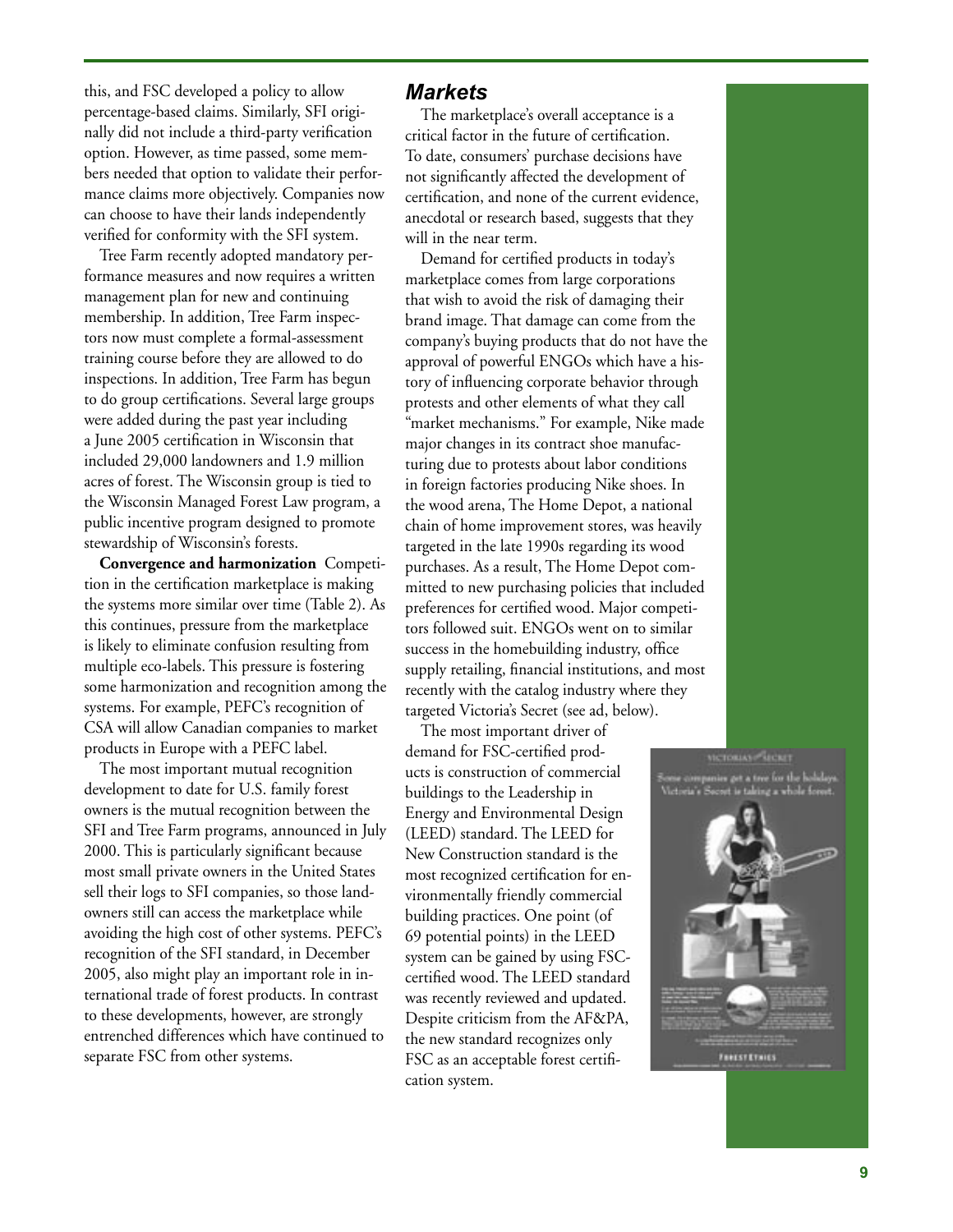Green building is gaining in residential construction as well. A new LEED standard is being developed for residential construction, and the National Association of Homebuilders has a set of green building guidelines that prefer certified wood from the SFI, AFTS, CSA, FSC, and PEFC systems. Until the LEED standard changes, the U.S. industry has been promot ing the Green Globe program which recognizes all the main North American forest certifica tion systems as meeting its standard—a stand strongly criticized by leading environmental groups.

Considering all the factors in the current marketplace, there is considerable potential for growth in the demand for certified products. The United States has a significant supply of products originating from certified land; however, only a very small percentage of them carry an eco-label showing that they came from a certified forest.

From a market perspective, certification poses a dilemma: the standard cannot be so high that it renders firms uncompetitive if they adopt cer tification, yet the standard must be high enough to meet demands of stakeholders and custom ers. Moreover, as markets for certified products institutionalize, we would expect certification systems to be increasingly effective in address ing environmental problems and social issues alongside economic objectives.



# **onclusion**

 What might happen next with certification? Will it continue to be a growing trend in forestry? We expect growth in mutual recognition among the systems other than FSC and continued competition between FSC and others in the next few years. This competition will put pressure on systems to become more similar over time. An important unknown is the future actions of ENGOs and the companies and sectors they choose to target or other strategies they employ.

One big challenge in the United States is how to include the millions of small private landowners in certification. This issue is being addressed through group certification and other strategies but is far from resolved. Certification is an economic reality for large companies and landowners but does not yet look very attractive to small owners.

To date, certification also has been mostly a northern hemisphere reality and has not gained significant traction in tropical forests—the area of most concern to ENGOs in calling for certification in the past and today. There is some evidence that today ENGOs are more concerned about dealing directly with illegal logging in tropical forests than about ensuring certification happens immediately. One prob lem in the tropics has been extensive clearing for agriculture, without a connection to the forest products industry. This is not a very good situation in which to try to implement certi fication. Some ENGOs have taken an active role to help countries implement sustainable, forestry-based businesses in these areas rather than continue with shifting agriculture. As these businesses are established, they can be linked to certification if the costs of implementation are not too great. process as in present-day forest certification. *c*

Scientists are working to determine overall environmental impacts of various building products through a process called life cycle analysis. The future likely will see "life-cycle" certification that covers all aspects of a product—manufacturing, distribution, use, and disposal—rather than a single aspect of the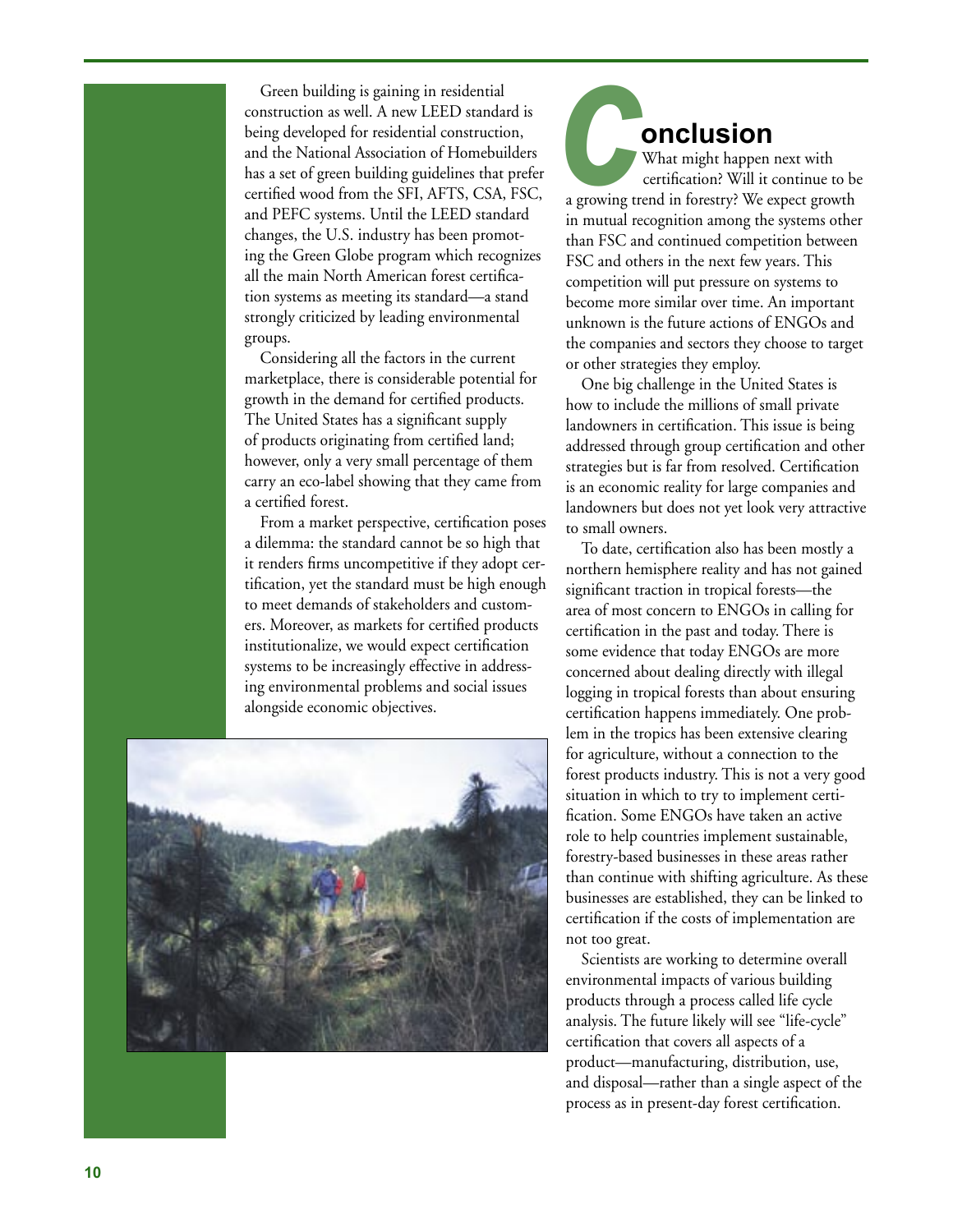**Table 2. Major North American forest certification programs' standards**  Table 2. Major North American forest certification programs' standards regarding six aspects of forest management **regarding six aspects of forest management**

| Management aspect                           | FSC <sup>1</sup>                                                                                                                                                                                                                                        | CSA <sup>2</sup>                                                                                                                                                             | SF <sub>i</sub>                                                                                                                                                                         | <b>ATFS<sup>4</sup></b>                                                                                                                                                                    |
|---------------------------------------------|---------------------------------------------------------------------------------------------------------------------------------------------------------------------------------------------------------------------------------------------------------|------------------------------------------------------------------------------------------------------------------------------------------------------------------------------|-----------------------------------------------------------------------------------------------------------------------------------------------------------------------------------------|--------------------------------------------------------------------------------------------------------------------------------------------------------------------------------------------|
| Plantations                                 | blocks; e.g., require diversity in tree species<br>3) Specific characteristics of management<br>genetic foundation, and stand structure<br>1) Representation on landscape<br>2) Date of establishment<br>Specific details limiting:                     | Plantations not defined or regulated.<br>No specific policy                                                                                                                  | Plantations not defined or regulated.<br>No specific policy                                                                                                                             | Plantations not defined or regulated.<br>No specific policy                                                                                                                                |
| Chemicals                                   | Ban certain chemicals; e.g., World Health<br>Require documentation, strict monitoring,<br>Organization (WHO) types 1a and 1b.<br>Require minimizing use; prefer IPM <sup>5</sup><br>and control.<br>approach.                                           | No specific policy beyond government<br>regulations                                                                                                                          | Require minimizing use given manage-<br>ment objectives; promote IPM where<br>feasible                                                                                                  | Require minimizing use; prefer IPM<br>approach.                                                                                                                                            |
| <b>Clearcuts</b>                            | Restrict size and location (varies among<br>ational and regional standards)                                                                                                                                                                             | No specific policy beyond following<br>government regulations.                                                                                                               | forest health emergencies and natural<br>Average of 120 acres; exceptions for<br>catastrophes.                                                                                          | Conserve biodiversity and maintain<br>No specific policy.<br>nabitats.                                                                                                                     |
| organisms (GMOs)<br>Genetically<br>modified | Prohibited                                                                                                                                                                                                                                              | consultation with public advisory group.<br>Guided to address their use through                                                                                              | Require adherence to government regu-<br>Use governed by scientifically sound<br>lations and international protocols.<br>methods.                                                       | No specific policy.                                                                                                                                                                        |
| Exotics <sup>6</sup>                        | Require careful monitoring to avoid adverse<br>Permitted but not promoted<br>environmental impacts.                                                                                                                                                     | No specific policy beyond following<br>government regulations.                                                                                                               | Research documentation available and<br>indicates exotics pose minimal risk.<br>Minimize use.                                                                                           | Forest management places "emphasis"<br>on "natural" plant and animal<br>No specific policy.<br>communities.                                                                                |
| Reserves                                    | Require conservation zones to protect rare,<br>Representative samples of ecosystems on<br>butes of High Conservation Value Forests.<br>Require maintaining and enhancing attri-<br>threatened, and endangered species<br>landscape mapped and protected | Determine existence of underprotected<br>in defined forest area and ensure their<br>Respect government-protected areas.<br>ecosystems (at the landscape level)<br>protection | Require identification and management<br>Manager has discretion on how best to<br>of sites with ecological, geological,<br>historical, or cultural significance.<br>manage these sites. | biological, archaeological, cultural, and<br>Manager has discretion on how best to<br>geological sites of special interest.<br>Require identification of historical<br>manage these sites. |
|                                             | IThe ESC requirements covered in this toble unless otherwise indicated are those contained in the ESC's international Principles and Criteria April 2004 version These international standards                                                          |                                                                                                                                                                              |                                                                                                                                                                                         |                                                                                                                                                                                            |

1The FSC requirements covered in this table, unless otherwise indicated, are those contained in the FSC's international Principles and Criteria, April 2004 version. These international standards ' 1 he FSC requirements covered in this table, unless otherwise indicated, are those contained in the FSC's international Principles and Criteria, April 2004 version. I hese international standards apply to all FSC-accredi apply to all FSC-accredited assessments worldwide. Additional requirements may apply in those countries and regions where FSC national and/or regional standards have been developed.

<sup>2</sup>CSA source: the 2002 Sustainable Forest Management: Requirements and Guidance Document (CAN/CSA-Z809-2002) 2CSA source: the 2002 Sustainable Forest Management: Requirements and Guidance Document (CAN/CSA-Z809-2002)

SFI source: the 2005-2009 version of the SFI Standard SFI source: the 2005–2009 version of the SFI Standard

ATFS source: the 2004-2008 version of the ATFS Standard 4ATFS source: the 2004–2008 version of the ATFS Standard

<sup>5</sup> IPM, Integrated Pest Management, is an approach to pest control that seeks to minimize chemical use through the use of alternative prevention and biological-control techniques. 5 IPM, Integrated Pest Management, is an approach to pest control that seeks to minimize chemical use through the use of alternative prevention and biological-control techniques.

<sup>6</sup> Species not endemic to the location. 6 Species not endemic to the location.**11**